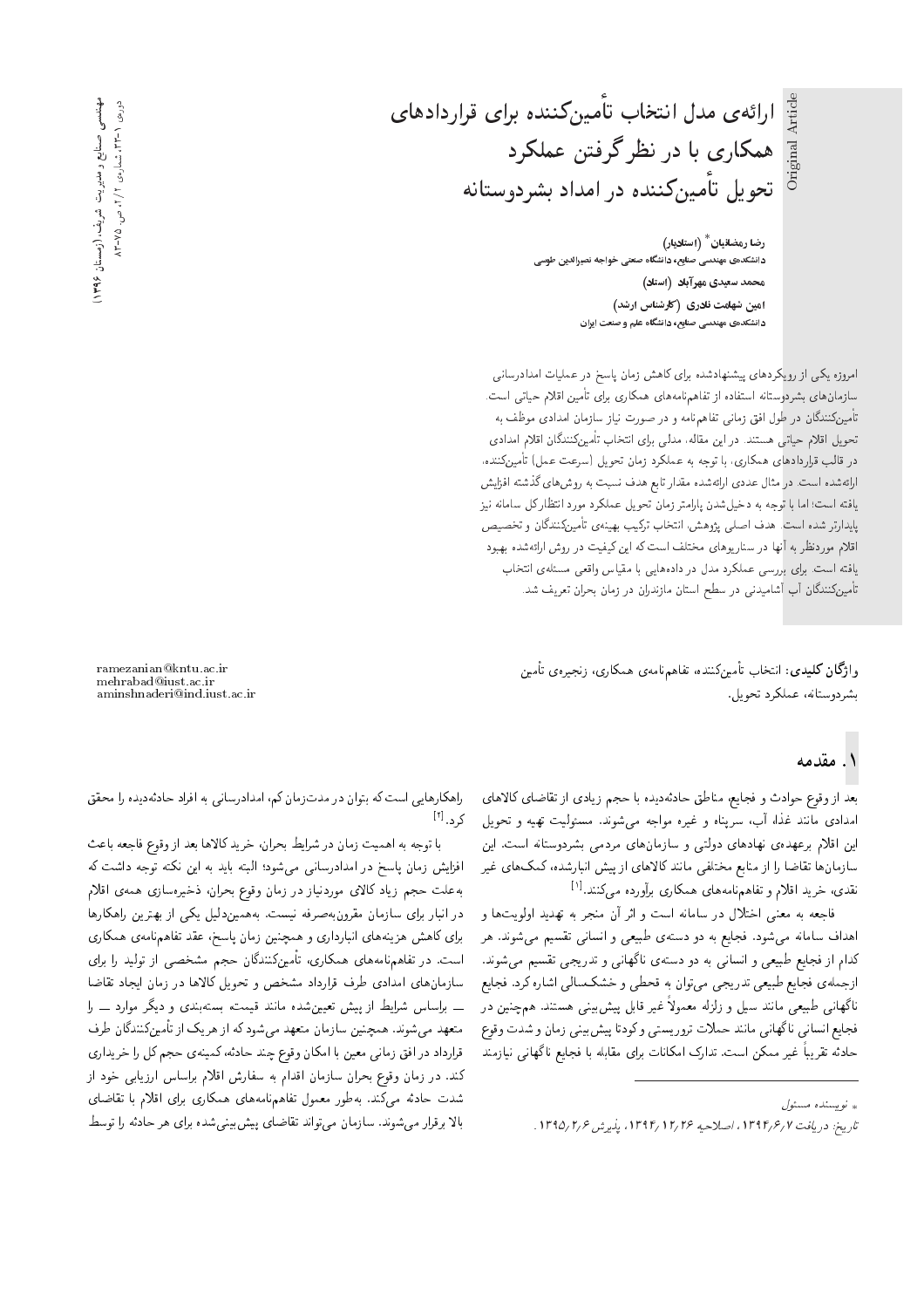یک یا چند تأمینکننده طرف قرارداد برآورده کند. با توجه به محدودیتهای مالی، سازمان امکان عقد تفاهمنامهى همکارى با همهى تأمينکنندگان يک نوع کالاى امدادی خاص را نخواهد داشت؛ بنابراین انتخاب مجموعه یی بهینه از تأمینکنندگان که نیازهای سازمان را با کمترین هزینه و بیشترین کارایی برآورده کنند، ضروری به نظر مي رسد.

ارآنجاكه ٨٠ درصد عمليات امدادرساني مربوط به فعاليت هاي آمادي (لجستيكي) است<sup>[۲]</sup> و با توجه به ابعاد حوادث و جمعیت حادثهدیده، استفاده از روش های بهینه،ی<br>این بارستان می بیند و اتفاق اینان و سال و سال ۱۳۱۶ انتخاب تأمینکنندهی اقلام امدادی برای تحویل کالاها در زمان از پیش تعیینشده امری ضروری است. با توجه به اهمیت امدادرسانی در حوادث غیر قابل پیشبینی و مشکلات موجود در تدارک کالاهای امدادی بعد از وقوع بحران و اهمیت زمان در نجات جان انسانِهای آسیبِدیده، انتخاب تأمینِکنندگان برای عقد تفاهم،نامهی همکاری، راهکاری مناسب برای کاهش مدتزمان تحویل کالاها به مناطق بحرانزده است. انتخاب سامان مند تأمینکنندگان در قالب تفاهم،نامهی همکاری با توجه به قابلیت اطمینان تأمینکنندگان می تواند منجر به کاهش ریسک امدادرسان<sub>ی</sub> برای سازمانهای در ارتباط با امداد مانند هلالاحمر، سازمانهای مردم نهاد، سازمان<br>مدبریت بحران و دیگر سازمانهای امدادی شود. مدیریب بحران و دیگر سازمان های آمدادی سود.<br>ماسیا

uOw@ xYN=WOvJ p}rOx@ u}t-=D |xQ}HvR QO xOvvmu}t=D ?=NDv= |xrUt اهمیت بسیار زیادی دارد. داخمی و دندار یک مدل چمدهدفهی فازی را برای<br>اسما سال میگانید انتخاب تامین(شدان در زنجیرهی تامین پیشنهاد دردند و ارزش فعلی خالص پول<br>اسلمات میسالمید که این کسیسه اسلمبولیس میشند که تعییر آقا را برای خریدار به عنوان یکی از توابع اهداف در نظر گرفتند.<sup>[۲]</sup> امیری و علیمی<br>منابع میسیند و تاریخ استان با میشد کنند با با با با با تاریخ در مدل چندهدفهى فازى براى انتخاب تأمينكننده را با اهداف كمينهكردن هزينه، بیشینهکردن کیفیت و بیشینه کردن تحویلِ بهموقع با پارامترهای فازی مثلثی پیشنهاد<br>بر سد با ا کردند.<sup>[۴]</sup><br>من

فالاسکا و زوبل مدل احتمالی دومرحلهیی را برای انتخاب تأمینکنندگان در امداد بشردوستانه معرفی کردند.<sup>[6]</sup> آن&ا با توجه به عدم قطعیت موجود در فضای<br>اما به مصدر ابو<sup>[6]</sup> استفاد مسائل بشردوستانه<sup>[۶]</sup> از برنامهریزی سناریو استفاده کردند و با ارائهی سناریوهای<br>مقابله مقدمت مختلف وقوع بحران، عدم قطعيت موجود در تقاضا و منابع مالمي را تحت كنترل قرار دادند. آنها برای تعیین احتمال هر سناریو حوادث را در دستههایی با شدت کم، متوسط و زیاد طبقهبندی دردند.<br>مسایل استاد استاد به استاد کنیدگان است. بینامسایل متوسط و زیاد طبقهبندی کردند.<sup>[۵]</sup> بالچیک و آک یک مدل برنامهریزی عدد صحیح مختلط را دربارهی انتخاب تامین(مندان برای عفد تقاهم،امهی همداری توسعه<br>باید آمریکا بایدابی با گرین دادند. آنها مدل انتخاب تأمينكنندهيي را براى كمينهكردن هزينههاى قرارداد خريد در افق زمانی مشخص، ارائه کردند و عدم قطعیت تقاضا را با استفاده از مجموعهیی<br>از سناریوهای بلایا و توسعه،ی یک مدل برنامهریزی احتمالی در نظر گرفتند. مدل از سماريوهاي بلايا و نوسعه ي يك مدل برنامه ريزي احتمالي در نظر ترقيبه. مدل<br>الجميعي جمالية المساملية وسيم المساملية المساملية المستك ارائهشده توسط آنها معیارهای فیمت و هزینه را برای انتخاب تامین(شندگان پوشش<br>۱۷۱ مى**د**ھد.<sup>[۷]</sup><br>. .

در طول چند دههي گذشته نمونههاي بسياري از تحويل نابهنگام كه منجر به ايجاد هزینههای هنگفت در زنجیرهی تأمین شده است، مشاهده می شود. مثلاً می توان به دیرکرد تحویل ریزتراشه ازکارخانهی فیلیپس به اریکسون که منجر به ایجاد هزینهی ۴۰۰ میلیون دلاری در فروش شرکت اریکسون شد. اشاره کرد.<sup>[۸]</sup><br>مسلمان میلیون

زمان در زنجیرههای تأمین بشردوستانه عاملی حیاتی است. مسائل مهمی مانند ارزیابی سازمان امدادی، استراتژی،های خرید و تحویل، موقعیت مکانی تأمینکننده، حملونقل، ايمنى، زيرساخت ها و سياست ها بر زمان در زنجيرهى تأمين بشردوستانه تأثیر میگذارند.<sup>ا۹</sup> در ادامه و با توجه به اهمیت تحویل بهنگام اقلام در زنجیرههای<br>ب<sup>ا</sup> تأمین به بررسی رویکردهای سنجش عملکرد تحویل با در نظرگرفتن پنجرهی زمانی در زنجیرهٸ تأمین میپردازیم. مقالاتی که عملکرد تحویل توسط تأمینکننده را در

زنجیرهی تأمین بررسی کردهاند از رویکردهای متفاوتی استفاده می¢کنند. دو رویکرد اصلی برای در نظر گرفتن عملکرد تحویل تأمینکننده استفاده از شش سیگما و تابع زیان است.<br>وانگ و دوو روش مشابه شاخصگذاری قابلیت تحویل را که براساس شش

وانک و دوو روس مسابه ساخص داری قابلیت تحویل را ته براساس سس<br>سلمان کنید که در سال ایران است کار است ایران OQmrta |@=}RQ= |=Q@ pm |xv} Ry pOtl} =yu; "OvOQm |iQat 'Ovm|t pta=to}U تحویل با توجه به پنجرهی زمانی تعریفشده توسط مشتری معرفی کردند و چگونگی استفادهی مدیران زنجیرهی تأمین از مدل خود را شرح دادند.<sup>[۱۰]</sup><br>گستانهای استانهای است

بیرات اقتصادی و مدیریتی بهبود عملامرد تحویل را در زنجیرههای<br>استفادهای است گيفريدا و جابر تأثيرات اقتصادي و مديريتي بهبود عملكرد تحويل را در زنجيره هاي تامین سری و در صورت استفاده از پنجره های زمانی بررسی دردند. در ابتدا مدلی برای<br>استان میشود کاربود استان میده است. ارزیابی تاتیر ناهش واریانس تحویل بر عملکرد دلمی تحویل ارائه و سپس روش هایی<br>با بیان استفاده برای ارزیابی مقدار بهینهی واریانس توسعه داده شد. آنها اثرات کوتاهمدت کاهش واریانس را افزایش عملکرد تحویل و درنتیجهی آن افزایش رضایت مشتریان بیان کردند. همچنین اثرات بلندمدت کاهش واریانس را جذب مشتریان جدید بهعلت تطبیق نیازهای آن۱ا با عملکرد تحویل بهبودیافته شرکت دانستند.<sup>[۱۱]</sup><br>گروسال

گیفریدا در مقالهی خود مدل عملکرد تحویل احتمالی را ارائه کرد. در ادامه برای حل مدل با استفاده از دادههای گرفتهشده از توزیع نرمال از سه روش تقریبی استفاده كرد و مهم ترين مزيت مدل خود را استفاده از روشي قابل درك براى ارزيابي عملکرد بیان کرد.<sup>[۱۲]</sup><br>ما

شین و همکاران مدل هزینهی احتمالی که توانایی مقایسهی تأمینکنندگان براساس عملکرد کیفیت و زمان تحویل محصول را دارد، ارائه کردند. بیشترین کاربرد مدل در پیدا کردن مجموعهى بهینهى تأمینکنندگان در زمانی است که تعداد تأمینکنندگان انتخابی از قبل مشخص است.<sup>[۱۳]</sup><br>ا

بررسی های بهعملآمده دربارهی عملکرد تأمینکنندگان توسط دارستانی و همکاران نشان میدهد که میتوان از نمودارهای کنترل برای پایش زمان تحویل بهره برد. البته قبل از استفاده از نمودارهای کنترل توزیع دادههای زمان تحویل مشخص میشوند. آن ها توزیع نرمال را برای مسئلهی خود در نظرگرفتند.<sup>[۱۲]</sup><br>میستند

شیو و همکاران از زمان انتظار، پنجرههای زمانی و جدول عملکرد تحویل' برای<br>مسیحات مقدار است. سنجش عملکرد تحویل در هر مرحلهی زنجیرهی تأمین سری استفاده کردند. جدول عملكرد تحويل استفادهشده توسط آنها از ادغام شاخص كارايي فرايند' و مفهوم<br>مستحدث التحصيل السياسي شش سیگما به وجود آمده است. توزیع زمانهای تحویل نرمال در نظر گرفته شده است.<sup>[۱۵]</sup>

روی و همکاران روشی برای تعیین ترکیب بهینهیی از تأمینکنندگان در یک زنجیرهی تامین ساخت بنابر سفارش " توسعه دادند. این مدل با کمینهکردن تابع هزینه،<br>بالمبرگ است میست است است و سالمبرگان است توسع در دوست درحالیکه محدودیتهای زمان تحویل بهنگام را تحقق میبخشد، ترکیب بهینه از تأمینکنندگان را انتخاب میکند.<sup>[۱۶]</sup><br>مالمسلمان میکند است

مدل های ذکرشده از تئوری آمار و بهینهسازی ریاضی برای امر ارزیابی عملکرد زمان تحويل زنجيره ي تأمين بهره بردهاند. در اين مدل،ها كاربر نهايبي بايد به آمار و نظریه ی تصمیم تسلط کافی داشته باشد. در عمل یک مدل عملکرد تحویل که عملکرد تحویل را با کاهش احتمال تحویل زودهنگام و دیرهنگام بهبود بخشد، برای متخصص بسيار أسانتر و قابل فهمتر است.

يكى از معيارهاى بسيار مهم در موفقيت زنجيرهى تأمين بشردوستانه نحوه ى عملکرد تأمینکنندگان حاضر در زنجیره بهخصوص در تحویل بهموقع اقلام امدادی به آسیبدیدگان است. در مدلهایی که تاکنون در ارتباط با انتخاب تأمینکنندگان در زنجيرهى تأمين بشردوستانه ارائه شدهاند معيارهاى قيمت، هزينه، تقاضا مورد بررسي قرار گرفتهاند؛ درحالییکه قابلیت اطمینان تأمینکننده در تحویل اقلام امدادی در نظر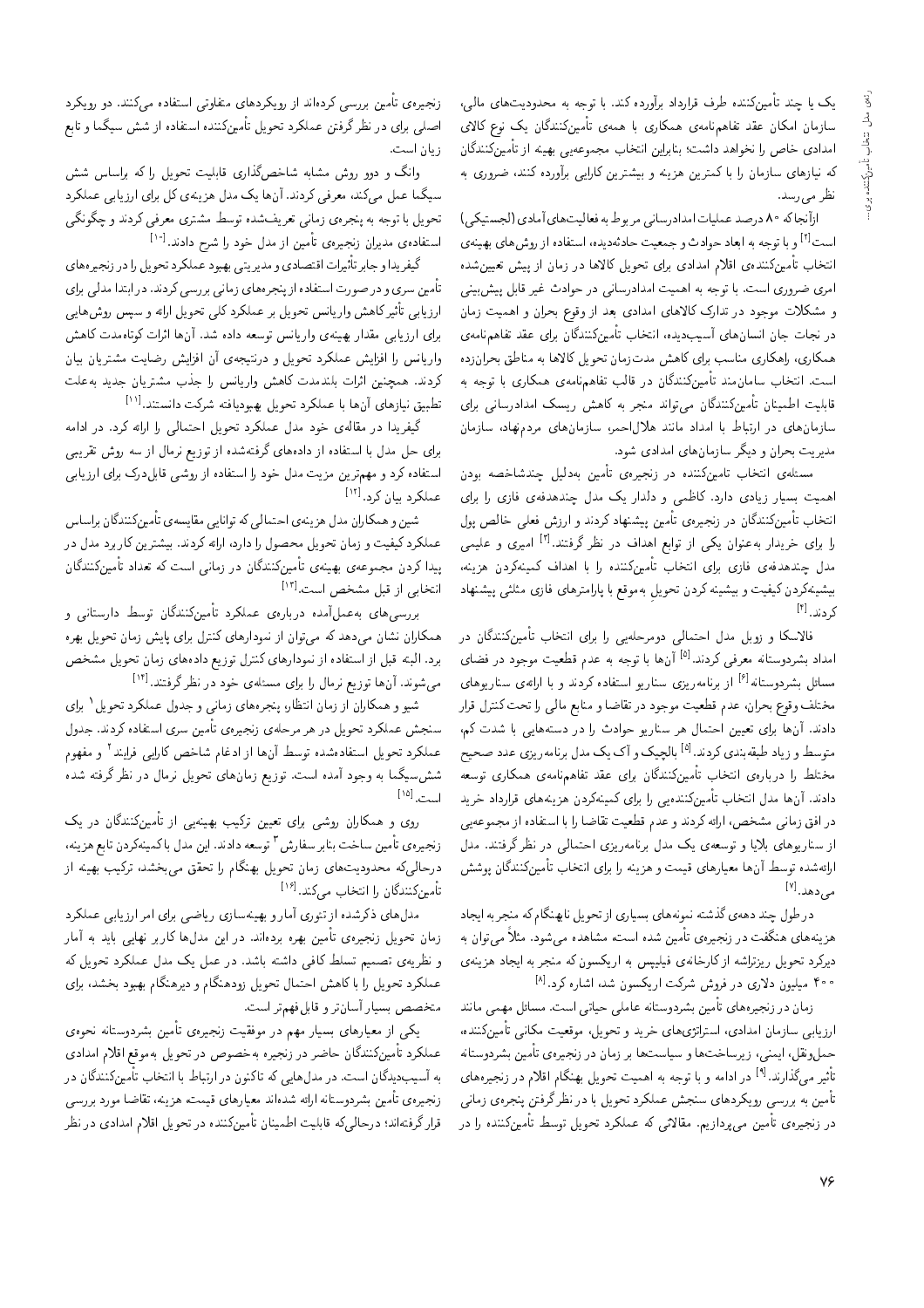late 0 late 0 late 1 late 1 late ۲<br>ا late ۲<br>ا گرفته نشده است. در این پژوهش، با درنظرگرفتن قابلیت اطمینان تحویل تأمینکننده ـــ با استفاده از تابع زيان ارائهشده توسط گيفريدا در مسئلهى انتخاب تأمينكنندگان برای عقد تفاهم،نامه همکاری ـــ به ارائهی مدل بهبودیافتهی انتخاب تأمینکنندگان برای عقد تفاهمنامهی همکاری پرداخته میشود. همچنین در قدم بعدی، از مدل پیشنهادی در یک سازمان بشردوستانه برای انتخاب تأمینکنندگان با دادههایی با ابعاد واقعی در مسئلهءی انتخاب تأمینکنندگان آب آشامیدنی در سطح استان مازندران در زمان بحران، استفاده میشود. هدف از انجام پژوهش ارائه مدلی است که علاوهبر در نظر گرفتن ابعاد مالمی در مسئله، انتخاب تأمینکننده، تعداد تحویل اقلام خارج از پنجرههای زمانی مشخص شده را با تا دید بر کاهش دیردردها دمینه دند.<br>مستقل است

در بخش دوم به تعریف مسئله و مفروضات آن خواهیم پرداخت و مدل ریاضی بر پایهی این مفروضات ارائه خواهیم کرد. در بخش سوم بهبررسی نتایج حاصل از حل مدل ارائهشده و تحلیل حساسیت مدل نسبت به پارامترهای آن میپردازیم. در بخش بعد به حل مسئله در ابعاد واقعي و در قالب مطالعهى موردي خواهيم پرداخت. در بخش پایانی نتیجهگیری و پیشنهاد برای پژوهشهای آینده آورده شده است.

## ۲. تعریف مسئله و مدلسازی ریاضی

يک سازمان امدادى براى تأمين اقلام حياتى و تحويل آنها به مناطق تقاضا با توجه به شدت حادثه نیازمند حجم متغیری از کالاهاست. بهعلت حجم زیاد اقلام و در نتیجه هزینههای بالای نگهداری پیش از وقوع حادثه، سازمان تصمیم به تنظیم تفاهمنامهى همكارى با توليدكنندههاى اقلام حياتى مىگيرد. طبق اين تفاهمنامهى همکاری، تولیدکننده به تأمین و تحویل حجم مشخصی از کالاها در صورت وقوع حادثه به مناطق مشخص شده متعهد مى شود. بايد توجه داشت كه تحويل بهنگام اقلام امدادی در بلایای طبیعی اهمیتی غیر قابل چشم پوشی دارد. در صورت تأخیر در تحويل محمولهى امدادى به مناطق حادثهديده وكمبود كالا در اين مناطق سلامت افراد حاضر در منطقه تهدید میشود؛ همچنین در صورت تحویل زودتر از موعد كالاهاى امدادى با توجه به فضاى محدود براى ذخيرهسازى كالاها، عمليات امداد با مشكل مواجه مى شود.

در مسئلهى مورد مطالعه، تدارك كالاهاى امدادى در قالب تفاهمنامهى همكارى صورت میگیرد. به این معنیکه سازمان برای تهیهی یک نوع کالای خاص با تعدادی از تأمینکنندگان (  $i\in\mathcal{N}$  که شرایط لازم برای همکاری دارند، قرارداد می بندد. با توجه به این نکته که وقوع بحرانِها، چه از نوع طبیعی و چه از نوع غیر طبیعی (ساختهی دست بشر). تقریباً غیر قابل پیش بینی است در حل این مسئله از برنامهریزی  $(s \in \mathcal{S})$  سنار یومحور استفاده میشود. سازمان تعدادی سناریوی از پیش تعیین شده با توجه به شدت بحران و تقاضای کالای مورد نظر (½) در مناطق تحت پوشش خود<br>(@ ح \_ ) \_ منا (r ∈ R) در نظر مىگيرد و با توجه به احتمال وقوع ( °C) اين سناريوها، تأمينكننده<br>اینگ کننگل در این ما این دار میکن برگ کنند. يا تأمينكنندگان نهايى را انتخاب مىكند. تأمينكنندهى كالا وظيفهى حملونقل آن را تا نقاط حادثهدیده برعهده دارد؛ بنابراین، هزینهی هر واحد کالا ( u $_{u}^{s}(u_{mr})$  برابر<br>اینمورستان استفاده برای میلاد با قیمت تمام٬ده،ی آن به علاوه،ی هزینه،ی حملونقل تا محل حادثه در نظر گرفته میشود. تأمینکنندگان می توانند تقاضای مناطق بحراندیده را در چند بازهی زمانی برآورده کنند که در هر یک از این بازهها کسری  $(z_{lr}^{s})$  از تقاضای کل $(l \in \mathcal{L})$ منطقه با توجه به سناريوى پيشبينىشده برآورده خواهد شد. بايد به اين نكته توجه کرد که قیمت تمامشدهی کالاها در بازههای تحویل دورتر از زمان وقوع حادثه، کاهش پیدا خواهد کرد. همچنین، قیمت تمامشدهی کالاها با افزایش بازهی مقدار سفارش

#### ا نیز کاهش پیدا می کند (تخفیف).  $(m \in \mathcal{M}_i)$

| $u(Q,LT) = \begin{cases} u, &\text{if } q_{\circ} \leq Q \leq q_{\circ}, \;\; \text{if } t_{\circ}^{early} \leq LT \leq t_{\circ}^{late} \\ u, &\text{if } q_{\circ} \leq Q \leq q_{\circ}, \;\; \text{if } t_{\circ}^{early} \leq LT \leq t_{\circ}^{late} \\ u, &\text{if } q_{\circ} \leq Q \leq q_{\circ}, \;\; \text{if } t_{\circ}^{early} \leq LT \leq t_{\circ}^{late} \\ u, &\text{if } q_{\circ} \leq Q \leq q_{\circ}, \;\; \text{if } t_{\circ}$ |  |  |
|--------------------------------------------------------------------------------------------------------------------------------------------------------------------------------------------------------------------------------------------------------------------------------------------------------------------------------------------------------------------------------------------------------------------------------------------------------------|--|--|
|                                                                                                                                                                                                                                                                                                                                                                                                                                                              |  |  |
|                                                                                                                                                                                                                                                                                                                                                                                                                                                              |  |  |
|                                                                                                                                                                                                                                                                                                                                                                                                                                                              |  |  |

در معادله بالا قیمت واحد کالا با افزایش بازهی مقداری و زمانی کاهش پیدا میکند.  $\begin{aligned} \mathit{u}_i \geq u_1 \triangleq u_2 \ \mathit{g}_{i+1} \geq \mathit{g}_{i+1} \end{aligned}$ بنابراین، با فرض  $\mathit{f}_i^{tate} = \mathit{f}_{i+1}^{extry}$  $\mathbb{R}^{[2]}$ ا برقرار خواهد بود. $u_\tau\geq u_1\geq u_2$  برقرار خواهد بود. " $u_\tau\geq u_1\geq u_2$  "

بیشینه،ی مقداری از سفارش کالا ( vmax) که یک تأمینکننده می تواند دریافت<br>مصدر مصدر استفاده ( min مصدر استفاده استفاده استفاده استفاده استفاده کند و همچنین کمینهی مقدارکالا (  $(v^\text{min}_t)$  که سازمان تعهد میکند در طول افق زمانی<br>تناسط سفید استکند میکند که استان است. تفاهمنامه خریداری کند، در هنگام قرارداد مشخص خواهد شد. اگر سازمان بر تعهد خود مبنى بر خريد بهاندازەي كمينەي مقدار كالا يايبند نباشد، آنگاه بهازاي هر واحد کالایی که کمتر از مقدار تعهدشده خریداری کرده است، جریمه (¿6) خواهد شد.<br>امکان رخداد چند حادثه در طول دورهی تفاهمنامه وجود دارد اما بهدلیل پیچیدگی امدان رحداد چند حادثه در طول دورهی نقاهم الله وجود دارد اما بهدلیل پیچیدنی<br>استان استان استان اسلسانی استقاده میشود و دارد

"Ov=xOW xDiQo Q\_v QO xDUw}Bsyx@ CQwYx@ =yu; s=tD =yO=ONQ |r=wD |x@U=Lt سازمان بشردوستانه توانايي انتخاب بيشينه ( $\eta_{\rm max})$  وكمينهى ( مسلمان بشردوستانه توانايي تأمینکنندگان منتخب را دارد. بهطور معمول در زنجیرههای تأمین تجاری حد یایینی برای تعداد تأمینکنندگان در نظر گرفته نمیشود؛ اما در زنجیرهی تأمین امداد برای<br>افزایش قابلیت اطمینان، حد پایینی در نظر گرفته می,شود تا در صورت شکست افزایس قابلیت اطمینان، حد پایینی در نظر درقنه می سود تا در صورت سکست<br>محمد استان می گستگاه میدان میان میان است کار سال میدان میدان بینمایش یکی از تامین(شدتان تحویل تمام تقاضا با مشکل مواجه نشود و تنها بخشی از آن<br>علمان استفاده به دست متقاضیان نرسد.

در صورت تحویل زودهنگام سفارش، انباری موقت برای نگهداری از این محمولهها در هر يک از مناطق بحران وجود خواهد داشت. تأمينكننده وظيفه دارد در صورت تحويل زودهنگام كالاها براساس جدول زمانى هزينههاى تحويل زودهنگام هر واحد كالا  $({\cal H}_{r})$  در آن محموله را پرداخت كند. جريمهى تحويل زودهنگام با توجه به هزینههای انبارداری بهازای هر قلم کالا در منطقهی تقاضا محاسبه می شود. همچنین در صورت تحویل دیرهنگام کالاها و با توجه به هزینههای غیر قابل جبران دسترسی دیرهنگام به آنها، تأمینکننده متعهد به پرداخت جریمه  $(\mathcal{K}_l)$  بهازای هر محموله خواهد شد. این جریمه با توجه به بازه زمانی که تأمینکننده باید کالاها را تحویل دهد، متفاوت خواهد بود. هر چه از زمان وقوع حادثه دورتر شویم، با کاهش شدت بحران، جريمهى تأخير در رساندن محموله كاهش خواهد يافت.

در این مسئله زمان تحویل کالاها دارای توزیع نرمال فرض می شود. میانگین و واریانس این توزیع برای هر تأمینکننده و با توجه به بازهی زمانی تحویل و منطقهیی که کالا به آن ارسال میشود، متفاوت خواهد بود ( $\mu_{il}^{r}\nu_{il}^{r}$ ). برای کنترل زمان تحویل و $\mu_{i}^{r}\nu_{i}^{r}$ محاسبهى ميزان هزينههاى تحويل ديرهنگام و زودهنگام، در اين مسئله زمان تحويل به صورت پنجرههای زمانی با شروع و پایان مشخص در نظر گرفته شدهاند.

### ۰<u>۱</u>.۲ مدل ریاضی

در این زیربخش، به معرف<sub>ی</sub> عناصر بهکار رفته در مدل انتخاب تأمینکننده با در نظر گرفتن قابلیت اطمینان تحویل برای تفاهمنامههای همکاری میپردازیم.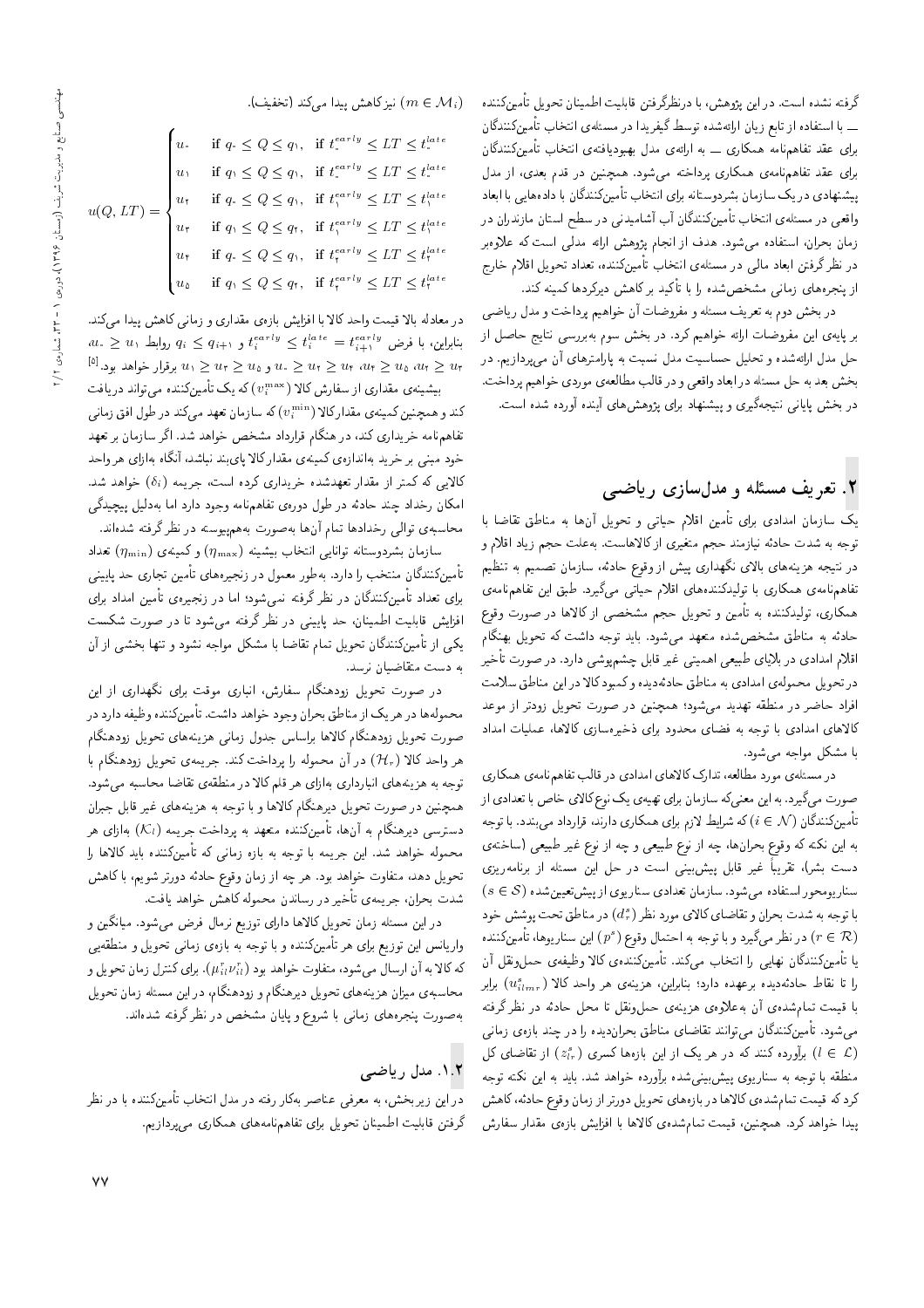ارائعى مدل انتخاب تأمينكننده براى..

٠١.١.٢. مجموعه ها  $(r \in \mathcal{R})$  مجموعهى مناطق تقاضا:  $\mathcal{R}$  $(i \in \mathcal{N})$  مجموعهى تأمين $\mathcal{X}$ نندگان براى انتخاب:  $\mathcal{N}$ : مجموعهی بازههای زمان تحویل  $(l \in \mathcal{L})$ ؛ . مجموعهی بازههای مقدار کالای مورد پیشنهاد تأمینکننده  $i$ ام  $(i \in \mathcal{N})$  و  $\mathcal{M}_i$  $\mathfrak{m} \in \mathcal{M}_i$  $\alpha(s \in \mathcal{S})$  : مجموعهى سناريوهاى پيش بينمى شده. ٢.١.٢. يارامترها  $s \in \mathcal{S}$  احتمال وقوع سناريو:  $\overline{p^s}$  $s \in \mathcal{S}$  : مقدار تقاضای منطقه $r \in \mathcal{R}$  با توجه به سناریوی:  $i \in \mathcal{L}$  : کسری از تقاضای کل که باید در بازهی زمان تحویل  $\mathcal{L}$  برای منطقهی: در سناریوی  $s \in \mathcal{S}$  برآورده شود؛  $r \in \mathcal{R}$ یبشنهادی تأمینکننده  $i \in \mathcal{N}$  برای تحویل کالاهای خریداریشده  $u_{ilmr}^{s}$  $r \in \mathcal{R}$  در بازه $r \in \mathcal{M}_i$  در  $m \in \mathcal{M}_i$  برای پاسخگویی به تقاضای منطقهی  $s \in \mathcal{S}$  بازه $o$  زمان تحویل  $l \in \mathcal{L}$  در سناریوی حد بالا و پایین نقاط شکست حجم کالاها در بازهی مقداری: $[\alpha^{s}_{ilmr},\beta^{s}_{ilmr}]$ در  $r \in \mathcal{R}$  که توسط تأمینکننده $\mathcal{N} \in \mathcal{N}$  برای تحویل به منطقه $m \in \mathcal{M}_i$  $l \in \mathcal{L}$  طول بازهی زمان تحویل  $l \in \mathcal{L}$  در سناریوی  $s \in \mathcal{S}$  پیشنهاد شده است ن استبنه استبنه استراک دار کالای تعهد شده توسط سازمان برای خریداری از تأمینکننده ی $v_i^{\min}$  $i \in \mathcal{N}$  $i \in \mathcal{N}$  بیشینهی مقدار سفارش برای تأمینکنندهی: $v_i^{max}$ .<br>فرینه یسی جریمه هر واحد کالایی که کمتر از مقدار تعهدشده از تأمینکننده: خریداری شود؛  $i \in \mathcal{N}$  $i \in \mathcal{N}$  هزینه $i$  ثابت تنظیم تفاهمهنامه با تأمینکننده  $f_i$  $\eta_{\rm min}$  کمینهی تعداد تأمینکنندگانی که برای تنظیم تفاهمنامهی همکاری انتخاب: مے ، شوند؛  $\eta_{\rm max}$ : بیشینه $\sigma$  تعداد تأمینِکنندگانی که برای تنظیم تفاهم $\eta_{\rm max}$ می شوند؛ در  $r \in \mathcal{R}$  به منطقه $i \in \mathcal{N}$  در  $i \in \mathcal{N}$  توسط تأمینکننده $i \in \mathcal{N}$  به منطقه $\mu_{il}^r$  $l \in \mathcal{L}$  بازەى زمانى  $r \in \mathcal{R}$  واریانس زمان تحویل کالا توسط تأمینکنندهی  $i \in \mathcal{N}$  به منطقهی $\bar{r_{ii}}$  $l \in \mathcal{L}$  در بازهى زمانى  $d \in \mathcal{L}$  زودترین زمان تحویل در بازهی زمانبی: $t_l^{early}$  $d \in \mathcal{L}$  : دیرترین زمان تحویل در بازه $l$  زمانبی: $t_l^{late}$  $r\in \mathcal{R}$  : هزینهی نگهداری یک واحد کالا در واحد زمان در منطقهی  $\mathcal{H}_r$  $l \in \mathcal{L}$  جریمهی تأخیر در تحویل کالا بهازای واحد زمان در بازهی زمانی  $\mathcal{L}$  . ۳.۱.۲. متغیرهای تصمیم

. متغیر باینری، ۱ اگر تأمینکننده $\mathcal N$  )  $i\in\mathcal N$  برای تنظیم تفاهمنامه انتخاب شود؛  $\overline{Y_i}$ صفر در غیر این صورت؛

: متغیر باینری، ۱ اگر تفاهمهنامه با تأمینکننده $\mathcal{N} \in \mathbb{N}$  با خرید کالا در: $O_{i\,lmr}^{s}$ بازه ی مقداری  $m \in \mathcal{M}_i$  برای تحویل به منطقهی  $r \in \mathcal{R}$ ، در بازه ی زمانی 1 و سناریوی s تنظیم گردد؛

در بازه $\mathcal{Q}^s_{ilmr}$  مقدار کالای خریداریشده از تأمینکننده $\mathcal{N} \in \mathcal{N}$  در بازه $\mathcal{Q}^s_{ilmr}$ برای تحویل به منطقه $n \in \mathcal{R}$  در بازه $i \in \mathcal{L}$  و سناریوی  $n \in \mathcal{M}_i$  $s \in \mathcal{S}$ 

 $i \in \mathcal{N}$  : متغیرکمکی سفارش کمتر ازکمینهی مقدار تعهدشده برای تأمینکنندهی:  $s \in \mathcal{S}$  در سناريوي

مدل مسئلهى انتخاب تأمينكنندگان بهصورت زير ارائه مى شود:

$$
\min \sum_{i \in \mathcal{N}} f_i Y_i + \sum_{s \in \mathcal{S}} p^s \left[ \sum_{i \in \mathcal{N}} \delta_i W_i^s + \sum_{i \in \mathcal{N}} \sum_{l \in \mathcal{L}} \sum_{m \in \mathcal{M}_i} \sum_{r \in \mathcal{R}} u_{i l m r}^s \mathcal{Q}_{i l m r}^s \right] + \sum_{s \in \mathcal{S}} p^s \left[ \sum_{i \in \mathcal{N}} \sum_{l \in \mathcal{L}} \sum_{m \in \mathcal{M}_i} \sum_{r \in \mathcal{R}} \mathcal{Q}_{i l m r}^s \mathcal{H}_r \left[ \sqrt{\nu_{i l}^r} \phi \left( \frac{t_l^{early} - \mu_{i l}^r}{\sqrt{\nu_{i l}^r}} \right) \right. \right. + \left( t_l^{early} - \mu_{i l}^r \right) \left( \Phi \left( \frac{t_l^{early} - \mu_{i l}^r}{\sqrt{\nu_{i l}^r}} \right) \right) \right] \right] + \sum_{s \in \mathcal{S}} p^s \left[ \sum_{i \in \mathcal{N}} \sum_{l \in \mathcal{L}} \sum_{m \in \mathcal{M}_i} \sum_{r \in \mathcal{R}} \mathcal{K}_l O_{i l m r}^s \left[ \sqrt{\nu_{i l}^r} \phi \left( \frac{t_l^{late} - \mu_{i l}^r}{\sqrt{\nu_{i l}^r}} \right) \right. \right. - \left( t_l^{late} - \mu_{i l}^r \right) \left( 1 - \Phi \left( \frac{t_l^{late} - \mu_{i l}^r}{\sqrt{\nu_{i l}^r}} \right) \right) \right] \right] \tag{1}
$$

Subject to:

$$
\sum_{i \in \mathcal{N}} Y_i \ge \eta_{\min} \tag{7}
$$

$$
\sum_{i \in \mathcal{N}} Y_i \le \eta_{\text{max}} \tag{7}
$$

$$
\sum_{l \in \mathcal{L}} \sum_{m \in \mathcal{M}_i} \mathcal{Q}_{ilmr}^s \le v_i^{\max} Y_i \quad \forall i \in \mathcal{N}, \ r \in \mathcal{R}, \ s \in \mathcal{S} \tag{f}
$$

$$
\sum_{i \in \mathcal{N}} \sum_{m \in \mathcal{M}_i} \mathcal{Q}_{i1}^s m_r \ge z_{l_r}^s d_r^s \quad \forall l \in \mathcal{L}, \ r \in \mathcal{R}, \ s \in \mathcal{S}
$$
 (0)

$$
\sum_{m \in \mathcal{M}_i} O_{ilmr}^s \le Y_i \quad \forall i \in \mathcal{N}, \ l \in \mathcal{L}, \ r \in \mathcal{R}, \ s \in \mathcal{S} \tag{9}
$$

$$
Q_{ilmr}^s \ge O_{ilmr}^s \alpha_{ilmr}^s \quad \forall i \in \mathcal{N}, \ l \in \mathcal{L}, \ m \in \mathcal{M}_i,
$$

$$
r \in \mathcal{R}, \ s \in \mathcal{S}
$$

$$
Q_{i \, l \, m \, r}^s \leq O_{i \, l \, m \, r}^s \beta_{i \, l \, m \, r}^s \qquad \forall i \in \mathcal{N}, \ l \in \mathcal{L}, \ m \in \mathcal{M}_i,
$$

$$
r \in \mathcal{R}, \ s \in \mathcal{S} \tag{A}
$$

 $(Y)$ 

$$
W_i^s \ge v_i^{\min} Y_i - \sum_{l \in \mathcal{L}} \sum_{m \in \mathcal{M}_i} \sum_{r \in \mathcal{R}} \mathcal{Q}_{ilmr}^s \qquad \forall i \in \mathcal{N}, \ s \in \mathcal{S} \tag{4}
$$

$$
W_i^s \ge \circ \quad \forall i \in \mathcal{N}, \ s \in \mathcal{S} \tag{1\circ}
$$

$$
\mathcal{Q}_{i1mr}^{s} \geq \bullet \quad \forall i \in \mathcal{N}, \ l \in \mathcal{L}, \ m \in \mathcal{M}_{i}, \ r \in \mathcal{R}, \ s \in \mathcal{S} \quad (\top)
$$

$$
O_{ilmr}^{s} \in \{ \cdot, \cdot \} \qquad \forall i \in \mathcal{N}, l \in \mathcal{L}, m \in \mathcal{M}_i, r \in \mathcal{R}, s \in \mathcal{S}
$$

 $(11)$ 

$$
Y_i \in \{ \circ, \mathcal{V} \} \qquad \forall i \in \mathcal{N} \tag{17}
$$

بخش اول تابع هدف ۱ مقدار هز پنه ی ثابت را برای هر یک از تأمین کنندگان انتخاب شده کمینه میکند. بخش دوم تابع هدف ۱ به دو قسمت تقسیم می شود که در قسمت اول جریمهی مورد انتظار خرید کمتر از مقدار تعهدشده برای هر تأمینکننده و در قسمت دوم نیز هزینهی خرید مورد انتظار کمینهخواهند شد. در بخش سوم تابع هدف، امید ریاضی هزینههای نگهداری ناشی از تحویل زودهنگام سفارشهای کالا محاسبه می شود و در بخش آخر آن، ارزش انتظاری جریمهی دیرکرد بهازای هر سفارش در نظ, گرفته شده است.

محدودیتهای ۲ و ۳ کمینه و بیشینهی تعداد تأمینکنندگان انتخابشده را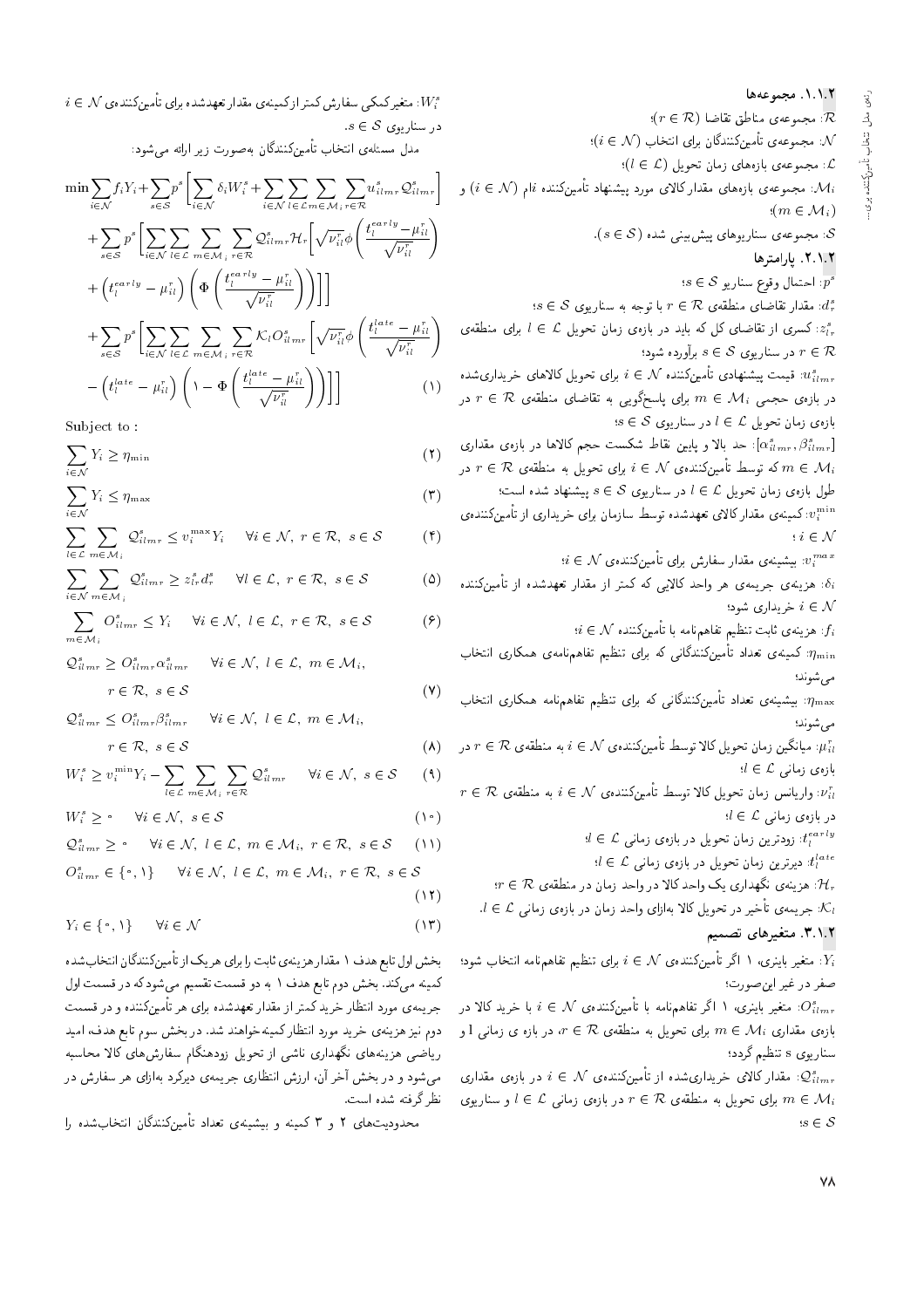تضمین میکنند. محدودیت ۴ مقدار کالاهایی را که می توانند به یک تأمینکننده سفارش داده شوند محدود به بیشینه،ی مقدار سفارش (  $v^{max}_{i}$ ) برای هر تأمینکننده<br>حمد حسینی هستم میکند. محدودیت ۵ برآورده ساختن کسر تقاضای کل را در بازهی زمانی و سناریوی مشخص، تضمین میکند. محدودیت ۶ مدل را به خرید از تأمینکنندگان انتخابشده محدود میکند. محدودیتهای ۷ و ۸ تضمین میکنند که هر سفارش وابسته به یک بازهى زمانى و همچنين بازەى مقدارى باشد. بەاين ترتيب مىتوان صحت عملكرد جداول قيمت ها و تخفيف ها را تضمين كرد. محدوديت ٩ با استفاده از متغير كمكي 4 M مقادیرکمتر ازکمینه ی سفارش تعهدشده را محاسبه میکند. محدودیت های ۱۰<br>تا ۱۳ دیسی میسیسیم ایران میسیم کنید که میسیم به کنیسیم تا ۱۳ نوع متغیرهای مسئله را مشخص میکنند که بهترتیب غیر منفی، غیر منفی، باینری و باینری هستند.

## ۲. حل مسئله و نتايج محاسباتي

دادههای اولیهی ارائهشده در این بخش از مقالهی بالچیک و آک استخراج شده است.<sup>[۷]</sup> در این بخش، چهار حالت با سناریوهای متفاوت و همچنین پوشش دهی<br>کان مکانی محدود یا کامل تأمینکنندگان معرفی خواهند شد. در این سناریوها حوادث به سه دسته با اثركم، متوسط و زياد تقسيم شدهاند كه رابطهى عكس با احتمال وقوع خود دارند.

حالت الف) حوادث با شدت اثر کم و زیاد، پوشش(دهی تأمینکنندگان کامل؛ حالت ب) حوادث با شدت اثرکم و زیاد، پوششدهی تأمینکنندگان جزیی؛ حالت ج) حوادث با شدت اثر متوسط، يوشش دهي تأمين كنندگان كامل؛ حالت د) حوادث با شدت اثر متوسط، پوششدهی تأمینکنندگان جزیبی.

همچنین فرض میشود که در هر منطقه حداکثر دو حادثه در طول افق زمانی قرارداد، رخ میدهد. قیمت کالاها برابر ده واحد پولی است که در صورت سفارش بیش از ۳۰۰ واحد و همچنین تحویل در بازهی زمانی دوم به بعد شامل ۱۰٪ تخفیف میشود. ظرفیت ذخیرهسازی برای هر یک از تأمینکنندگان ۵۰۰ واحد و کمینهی ظرفیت برای خرید ۱۰۰ واحد است. در صورت خرید کمتر از کمینهی مقدار برای هر واحد به اندازهی ۱۰ درصد قیمت خرید کالا جریمه در نظر گرفته<br>شده است. تقاضا برای مناطق حادثهدیده با شدت اثر کم، متوسط و زیاد بهترتیب ?}DQDx@ O=}R w \UwDt 'sm QF= COW =@ xO}OxFO=L j]=vt |=Q@ =[=kD "CU= xOW از توزیع یکنواخت [°۰۵, ۲۰۰] W و [°۰۵, ۲۰۰] 0 پیروی<br>مداریک مقدار اینگر مدار میدانیگر کندگار خواهد کرد. مقدار میانگین زمان تحویل تأمینکنندگان در بازهی اول تحویل از توزیع یکنواخت [۱٫۳] ییروی میکند. همچنین مقادیر واریانس در بازهی اول تحویل از توزیع یکنواخت  $U[{\tiny \textdegree}, {\tiny \textdegree} ]$  پیروی میکند. فرض میشود زمان تحویل مستقل از بازهى زمانى تحويل باشد، بنابراين مقدار ميانگين در بازهى (1 + 1) برابر با ميانگين بازهى اول به علاوهى زودترين زمان تحويل مجاز بازهى  $l$  خواهد بود.

### ۱.۳. نتایج محاسباتی

مدل ریاضی هر یک از چهار مثال توسط بستهی نرم|فزار بهینهسازی ۲۴.۱.۲ GAMS كد شده و با حلكنندهى CPLEX در رايانهيى با پردازشگر GHz ٢,۴ Intel Core i۵ در کسری از دقیقه به جواب بهینه رسیده است.

همان طور که در جدول ١ مشاهده می شود مقدار هزینهی کل در مواقعی که تأمينكنندگان به صورت جزيبي مناطق امداد را پوشش ميدهند، افزايش خواهد يافت. مقدار هزينهى تحويل زودهنگام و همچنين هزينهى جريمهى ديركرد بهعلت محدود

بودن توان تأمینکنندگان در مقایسه با پوشش کامل نقاط تقاضا، افزایش م<sub>ی،</sub>یابد. همچنين تعداد تأمينكنندگان انتخابشده براي پوشش كامل مناطق حادثه ديده افزايش می یابد. در حالات الف و ب به علت تقاضای بالاتر، میزان بیشینه و متوسط استفاده از ظرفیت تأمینکنندهها بیشتر از مواقعی است که تقاضا کمتر است. با این حال، برای استفاده از تخفیفهای حجمی در حالات کم تقاضا نیز تعدادی از سفارشها برابر كمينهى مقدارى كه شامل تخفيف مىشود، قرارگرفتهاند. ميزان كالاى تخصيص يافته به تأمینکنندگان در حالتهای پوشش جزیی برای تأمینکنندگان با پوشش کاملتر در مقايسه با ديگر تأمينكنندگان بسيار بيشتر است.

تابع هزینهی کل مدل در مقایسه با نتایج ارائهشده در مقالهی بالچیک و آک<sup>[۷]</sup> |فزایش یافته است اما باید به این نکته توجه شود که انتخاب تأمینکنندگان در زنجیرهي تأمين بشردوستانه برخلاف زنجيرهى تأمين تجارى تنها وابسته به معيار هزينه نيست بلکه معیار دیگری نیز برای سنجش عملکرد مدل وجود دارد که در مقالهی اشارهشده به آن پرداخته نشده است. مقدار تابع هدف در مدل ما به علت در نظر گرفتن قابلیت اطمینان تأمینکنندگان و انتخاب آنها با توجه به این نکته که تحویل زودهنگام و دیرهنگام کالاها منجر به ایجاد هزینهیی جبرانناپذیر در رسیدن کالاهای حیاتی به منطقهى حادثهديده مى شود، افزايش يافته است. با وجود اين، تركيب تأمينكنندگان انتخابی نهایی با هدف کاهش تعداد محمولههایی که دیرتر یا زودتر از پنجرهی زمانی مشخصشده تحويل شدهاند، بهبود زيادي پيداكرده است. در واقع، اين افزايش تابع هدف بهایی است که برای افزایش قابلیت اطمینان کل سامانه پرداخته می شود. مثلاً در حالت الف تأمینکنندهی یک به علت نزدیک بودن میانگین به ابتدا و انتهای بازهى زمانى تحويل بهنگام در مقايسه با ديگر تأمينكنندگان سهمى برابر صفر داشته است.

### .<br>٢.٣. تحليل حساسيت نتايج محاسباتي

### ۰۱.۲.۳ تأثير تغييرات پارامتر ميانگين زمان تحويل تأمينكننده

u; Q}F -=D |UQQ@x@ hr= Cr=L QO u=tRu}ov=}t QDt=Q=B |rY= Q=Okt QO Q}}eD O=H}= =@ برروی تصمیم انتخاب تأمینکننده و هزینهها پرداخته شده است. در این حالت با افزایش مقدار میانگین تعداد تأمینکنندگان انتخابشده از عدد سه به چهار رسید و همچنین همان طورکه در شکل ۱ نشان داده شده است این افزایش منجر به افزایش هزینهی کل و جریمهی دیرکرد می شود؛ درحالی که مقدار هزینهی تحویل زودهنگام به صفر میل میکند. با کاهش مقدار میانگین در ابتدا تعداد تأمینکنندگان انتخابشده کاهش و سپس به حالت اولیه بازمیگردد. افزایش میانگین زمان تحویل منجر به افزایش جریمهی دیرکرد سفارش ها وکاهش هزینهی تحویل زودهنگام کالا می شود.



شکل ۱. تغییرات هزینهی کل نسبت به تغییرات میانگین زمان تحویل.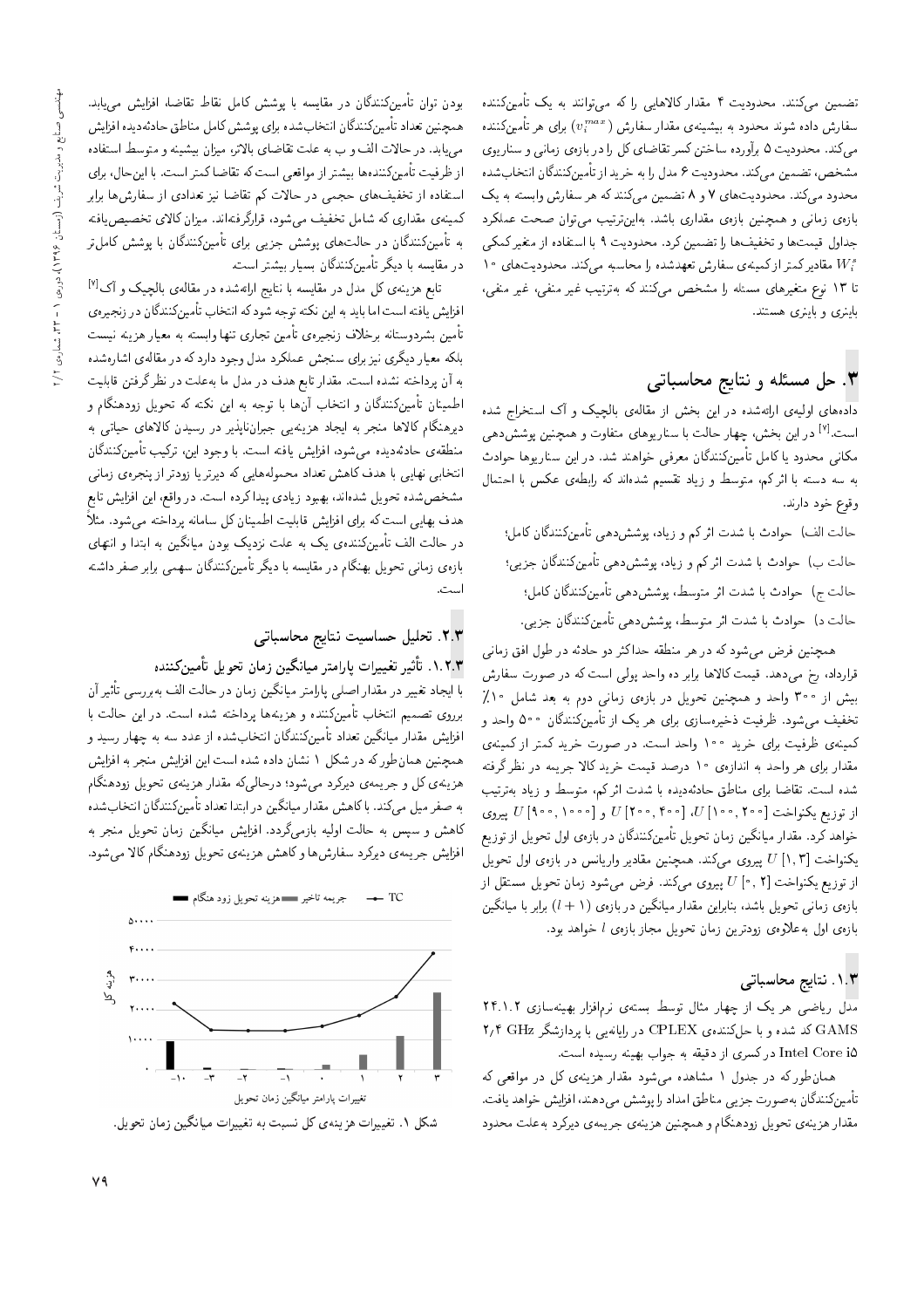| جدول ۱. نتایج حاصل از حل مدل.       |                                       |                                   |                  |                                        |                      |                                          |                   |        |                 |                      |         |     |
|-------------------------------------|---------------------------------------|-----------------------------------|------------------|----------------------------------------|----------------------|------------------------------------------|-------------------|--------|-----------------|----------------------|---------|-----|
| درصد<br>سفارش<br>تخفيف              | استفاده از ظرفیت<br>ذخيرهى تامينكننده |                                   |                  | درصد باسخگويي تأمينكنندگان<br>به حوادث |                      | هزينهى<br>تحويل                          | هز ينه ي<br>جريمه | هزينهي | هز ينهى         | تعداد<br>تامينكنندهى | حالت    |     |
|                                     | ببشينه                                | متوسط                             |                  |                                        |                      |                                          | زودهنگام          | ديركرد | ثابت            | کل                   | انتخابى |     |
| $\hat{\mathbf{y}}$                  | ه ه (                                 | 84, 8                             | ۲۳,۱             | ۳۴٫۹                                   | $T \setminus 9$      | $\bullet$                                | ۱۵۸               | ۱۷۱۲   | $r \cdot \cdot$ | ۱۴۵۷۹                | ٣       | الف |
| $-9.0$                              | ∖∘∘                                   | 84, 8                             | ۴۸,۵             | $\bullet$                              | $\mathsf{rr}_{\ell}$ | ۱۸,۴                                     | ٢٢٠               | ۲۳ ۵۲  | $r \cdot \cdot$ | ۱۵۱۸۵                | ٣       | ب   |
| $\mathcal{N} \setminus \mathcal{N}$ | ه ۶                                   | rr, r                             | $\Delta \cdot 7$ | 49, Y                                  | $\bullet$            | $\bullet$                                | ۸۶                | ۹۴۳    | ه ۲۰            | $99\,\lambda\Delta$  |         | چ   |
| $\Delta \Delta$                     | ه ۶                                   | $\mathsf{r}\mathsf{r},\mathsf{r}$ | ۳۹٫۴             | $\bullet$                              | $\mathsf{rr}_{\ell}$ | $\mathbf{Y} \mathbf{V} \cdot \mathbf{V}$ | ۱۱۳               | 9 Y A  | $r \cdot \cdot$ | YYY                  |         | د   |
|                                     |                                       |                                   |                  |                                        |                      |                                          |                   |        |                 |                      |         |     |



شکل ۲. تغییرات هزینهی کل نسبت به تغییرات واریانس زمان تحویل.

همچنین، کاهش میانگین منجر به افزایش هزینهی تحویل زودهنگام کالا و کاهش جریمه دیرکرد می شود. با کاهش مقدار میانگین ابتدا مقدار هزینهی کل به مقدار کم کاهش پیدا میکند و سپس با شیبی کمتر نسبت به زیاد شدن میانگین افزایش خواهد یافت. دلیل این تفاوت شیب در مقدار اثرگذاری متفاوت جریمهی دیرکرد و هزينه ي تحويل زودهنگام بر تابع هزينه يكل است.

## ٢.٢.٣. تأثير تغييرات پارامتر واريانس زمان تحويل تأمينكننده

با افزایش مقدار واریانس زمان تحویل تأمینکنندهها هزینهی کل و هزینههای تحویل زودهنگام و جريمهى ديركرد افزايش مىيابند. علت آن افزايش واريانس زمان تحويل و افزایش هزینههای تحویل زودهنگام و دیرکرد است. در همهی حالات تعداد تأمينكنندگان انتخابى براى كمكردن اثر اين افزايش زياد خواهد شد. تغييرات تابع هزینهی کل، جریمهی دیرکرد و هزینهی تحویل زودهنگام نسبت به تغییرات واریانس زمان تحویل در شکل ۲ نمایش دادهشدهاند.

# ۳.۲.۳. تأثير تغييرات پارامتر جريمهى ديركرد

همان طور که از شکل ۳ مشاهده می شود جریمهی دیرکرد با تابع هزینهی جریمهی .<br>تأخير و با تابع هزينهى كل رابطهى مستقيم دارد. هزينهى تحويل زودهنگام بهطور مستقيم با تغييرات هزينهى ديركرد تغييرى نمى،كند؛ اما بايد به اين نكته توجه شود كه با تغییرات هزینهی تأخیر و تابع هزینهی کل، تغییر در ترکیب تأمینکنندگان انتخابی و در نتیجهی آن تغییرات هزینهی تحویل زودهنگام، قابل پیش بینی است (مثلاً در افزایش °°°۲ واحدی جریمهی دیرکرد). همچنین تعداد تأمینکنندگان انتخابشده در اثر افزایش جریمهی دیرکرد در جهت کاهش تخصیص کالا به تأمینکنندگان با واريانس كمتر افزايش يافته است.

## ۴.۲.۳. تأثير تغييرات هزينهى تحويل زودهنگام

در شکل ۴ با افزایش جریمهی تحویل زودهنگام مقدار تابع هزینهی تحویل زودهنگام و هزینه ی کل افزایش میLبابند. در بعضی موارد مقدار هزینه ی جریمه ی دیرکرد نیز



شکل ۴. تغییرات هزینهی کل نسبت به تغییرات هزینهی تحویل زودهنگام.

بهعلت تغييرات در تركيب تأمينكنندگان انتخابشده تغييراتي اندک خواهد داشت. تعداد تامین نندنان انتخاب شده در بیشتر مواقع و به علت تاتیرات کم هزینه ی زودهندام<br>. نسبت به دیگر پارامترهای مدل تغییر چندانی نخواهد داشت.

# ۴. مطالعهی موردی

بهطور معمول در صورت وقوع فجايع طبيعي، دسترسي به مقاديركافي آب أشاميدنبي سالم مقدور نخواهد بود. در این شرایط تأمین آب آشامیدنی اهمیتی حیاتی برای<br>سلامت آسیبددیدگان خواهد داشت. نیاز به آب آشامیدنی با توجه به شرایط آبوهوایی |}=wyw?;\}=QW x@xHwD =@|vO}t=W; ?;x@ R=}v "CW=OOy=wN u=oO}O?}U;CtqU VN@u}= QO [17] "CU= RwQ QO QD}r 3=D 2 5u}@ X=NW= |m} R}i C=}YwYN w بهبررسی انتخاب تولیدکنندگان آب آشامیدنی در سطح استان مازندران (یکی از استان های شمالی کشور ایران) برای تأمین و تحویل أب آشامیدنی موردنیاز به مناطق تقاضا در سطح استان در طول بازهى زمانى دو ساله پرداخته مىشود (شكل ۵).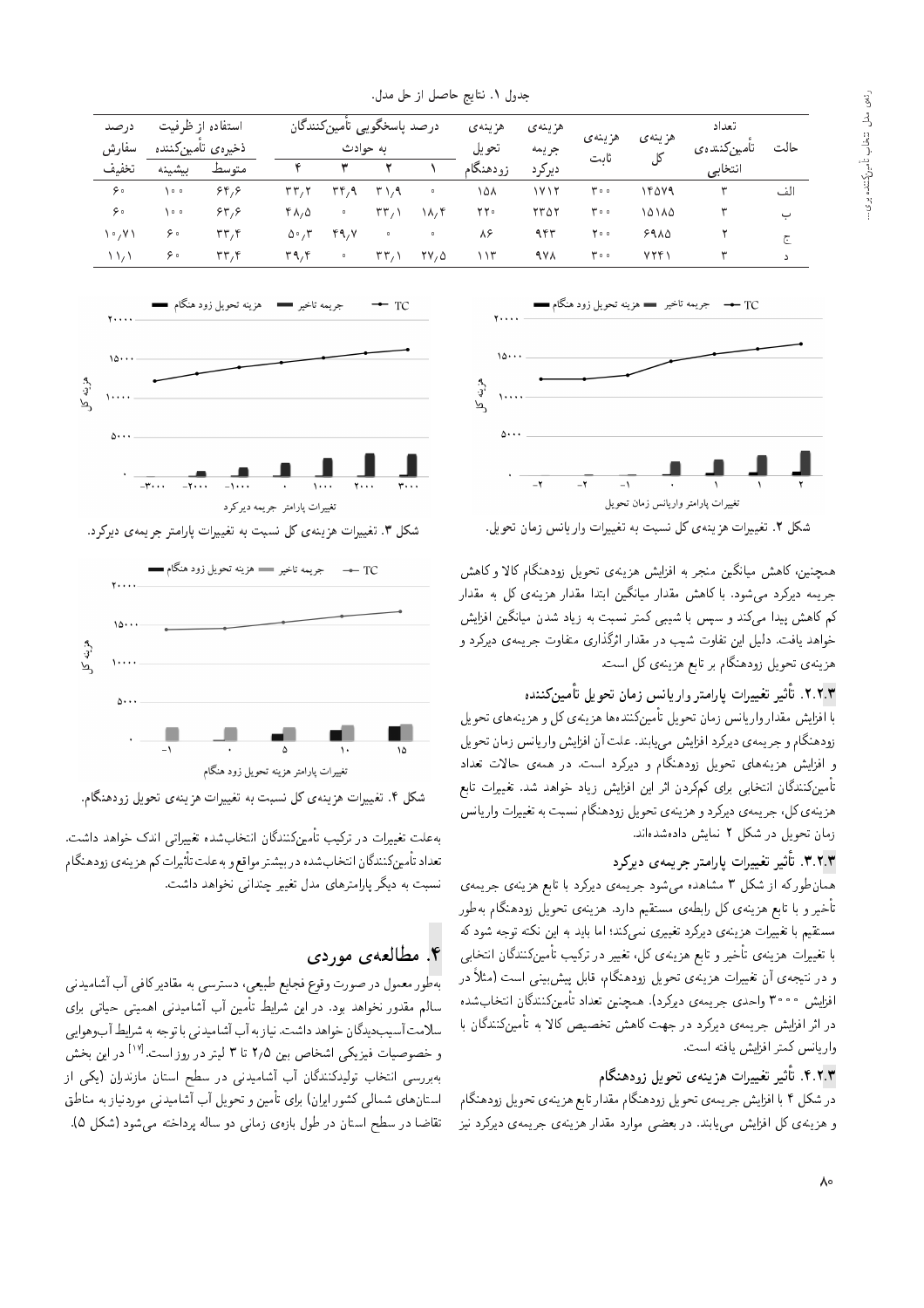

شکل ۵. نقشهی مناطق استان مازندران و تأمینکنندگان آب آشامیدنی مورد بررسی.

جدول ۲. مشخصات تأمینکنندگان مورد مطالعه.

| ظرفيت ساليانه<br>(ميليون ليتر) | شهر       | استان    | تأمين كننده |
|--------------------------------|-----------|----------|-------------|
| ۲۶                             | سوا دکو ه |          | الذي        |
| ، ۳                            | آمل       |          | ب           |
| ۰۹ (                           | آمل       |          | ج           |
| ۲۱                             | چالوس     | مازندران | د           |
| ۹۳٫۳۱                          | أمل       |          | هـ          |
| ۱۵                             | سوا دکو ه |          | ,           |
| ۶۳٬۱                           | أمل       |          | - 5         |
|                                |           |          |             |

. $\mathbf m$  جدول ۳. تخفیفهای مقداری تأمینکنندهی  $i$  در بازهی مقداری

|                            | بازه مقداری تخفیف (m)      |                             |                     |   |             |
|----------------------------|----------------------------|-----------------------------|---------------------|---|-------------|
| ۴                          | ٣                          | $\mathsf{r}$                | $\Delta$            |   |             |
|                            |                            | $\cdot$ , $\cdot$ 0         | 0                   | ١ |             |
|                            |                            | $\circ$ , $\circ$ \ $\circ$ | o                   | ۲ |             |
| $\circ$ , $\circ$ $\Delta$ | $\cdot$ , $\cdot$ ۳        | 。い                          | $\ddot{\mathbf{0}}$ | ٣ |             |
|                            |                            |                             |                     | ۴ | تأمين كننده |
| $\circ$ , $\circ$ $\Delta$ | $\cdot$ , $\cdot$ $\Delta$ | $\ddot{\mathbf{0}}$         | o                   | ۵ | (i)         |
|                            |                            |                             |                     | ۶ |             |
|                            | $\cdot$ $\wedge$           | $\cdot$ $\wedge$            | 0                   | ٧ |             |
|                            | ۰,۰۳                       | 。い                          | $\circ$             | ٨ |             |
|                            |                            |                             |                     |   |             |

تعداد کل تأمینکنندگان آب آشامیدنی در سطح استان مازندران، ۱۲ شرکت است که با توجه به ظرفیت تولید و موقعیت مکانی، ۸ تأمینکننده برای بررسی انتخاب شدهاند (جدول ۲). فرض میشود که میزان ذخیرهی تأمینکنندگان برابر با ۲۰ درصد تولید دوازده روز آنهاست. همچنین مقدار کمینهی خرید در طول بازهی قرارداد از هر تولیدکننده برابر با ۱۰ درصد تولید روزانه آن است. تخفیفات مقداری ارائهشده<br>توسط فروشندگان به ازای هر ۱۵۰۰۰۰ لیتر در جدول ۳ آمده است.

نوسط فروستدنان به آزای هر <sup>دی دی</sup> ۱۵<sup>00</sup> لیبر در جدول ۱ امده است.<br>این سال استکان *بدیگ*ان ایران کار ایران میدان |v=tR |xQHvB 4 x@ xRwQ 12 |xR=@ l} pw] QO u=oOvvmu}t-=D p}wLD u=tR با طول سه روز تقسیم خواهد شد. با توجه به سیستم توزیع تأمینکنندگان و نبود اطلاعات آماری در ابتدای کار مقدار میانگین و واریانس آنها با توجه به مسافت و ظرفیت تولید در نظر گرفته شده است. این مقادیر می توانند با گذشت زمان و افزایش دادههای سازمان امدادی از توانایی تحویل تأمینکنندگان، بهبود پیدا کنند. کسری از کالاکه باید در بازههای زمانی l فرستاده شود، برابر در نظر گرفته می شود. فرض مبی شود که هزینه ی عقد قرارداد با تأمینکنندگان براساس موقعیت مکانبی دفتر مرکزی

آنها تعیین شده است که مبلغی بین پانصد هزار تا دو میلیون تومان است. جریمهی دیرکرد تأمینکنندگان در بازهی زمانی اول برابر با یک میلیون تومان و در بازههای بعدی به ازای هر بازه ۱۰ درصد کاهش خواهد یافت. هزینهی انبارداری هر لیترکالا در هر روز نیز برای همهی مناطق ۳۰ تومان در نظرگرفته میشود. در نهایت فرض می شود که ۴۰ درصد نیاز مناطق تقاضا از طریق قرارداد همکاری و باقی توسط خرید بعد از وقوع حادثه و سایر روش۵ا تأمین شود.

برای دستیابی به سناریوهای وقوع زلزله در استان مازندران زلزله را، از لحاظ وقوع، به سه دسته تقسیم کردیم. فرض میکنیم که در طول بازه $\,$  زمانی حداکثر دو زلزله رخ دهد كه با توجه به ۸ منطقهى تعريف شده در سطح استان ۲۹۷ سناريو پیش بینی خواهد شد. احتمال وقوع زمین لرزه و همچنین تلفات ناشی از آن در مناطق هشتگانه و با توجه به شدت آن براساس دادههای مقالات<sup>[۱۹</sup>۰<sup>۱۸]</sup> پیش بینی شده<br>است اسب .<br>-

### ۱.۴. نتایج مطالعه موردی

نتایج حاصل از حل مدل با دادههای تشریحشده در جدول ۴ بهطور خلاصه نشان داده شده است. حل توسط GAMS/CPLEX ۱۲.۵.۱.۰ با بردازنده Mhz ۲٫۴ Intel Core i انجام شده و مدت زمان حل مدل برابر با ۸۷°1۸ ثانیه

اسب.<br>-همان طور که در جدول ۴ مشاهده میشود تأمینکنندگان ج، و، ح برای عقد تفاهم نامهى همكارى براساس شرايط ذكرشده انتخاب شدهاند. بيشترين مقدار تقاضا در شرایط بحران توسط تأمینکنندهی ج که کمترین میانگین قیمت و فاصله تا تمام<br>مناطق بحران را دارد، برآورد شده است. مشاهده میشود با افزایش واریانس زمان مناطق بحران را دارد، براورد سده است. مساهده می سود با افزایس واریاسی زمان<br>مساحل الساسی میزان جریمهی دیردرد و همچنین هزینهی تحویل زودهندام افزایس می یابد. این<br>از این سال این کل سیسی از سیسی این میتمانند که این ساخته افزایش در جریمهی دیرکرد بیشتر از هزینهی تحویل زودهنگام خواهد بود. دیگر تأمینکنندگان انتخابی نیز در شرق و غرب استان انتخاب شدهاند تا بهواسطهی این<br>انتخاب میزان میانگین زمان تحویل و همچنین هزینهی تحویل کاهش یابد. می,توان اسحاب میزان میانگین زمان تحویل و همچنین هزینهی تحویل کاهس یابلند می توان<br>با ساخات سازان سایل ساخت کنیگان از باب به بینام برای افزایش فابلیت اطمینان تامین(مندفان انتخابشده، میزان جریمهی دیردرد را<br>از این سوار ک افزایش داد که در این صورت مدل سختگیری بیشتری در میانگین و واریانس زمان های تحویل با توجه به پنجرههای زمانی معین شده، اعمال میکند.

# ۵. نتیجهگیری و پیشنهادها

در مدل ارائهشده به قابلیت اطمینان تحویل تأمینکنندگان در مسئلهی انتخاب تأمینکنندگان برای عقد تفاهمiامهی همکاری در زنجیرهی تأمین بشردوستانه پرداخته شد. در این پژوهش برای در نظرگرفتن عملکرد تحویل تأمینکنندگان در مدل، استفاده از تابع زيان تحويل نابهنگام پيشنهاد شد. توزيع زمان تحويل براى محاسبهى احتمال تحویل نابهنگام نرمال در نظرگرفته شده است. پارامترهای میانگین و واریانس تحویل برای هر تأمینکننده با توجه به فاصله و بازهی زمانبی تحویل و استفاده از دادههای پیشین و نظرات خبرگان تعیین میشود. با توجه به تفاوت نتایج تحویل زودهنگام و دیرهنگام در مسائل زنجیرهی تأمین و اهمیت بسیار زیاد تحویل کالاها قبل از به پایان رسیدن زمان تعهدشده که با سلامت انسان۱۵ در ارتباط است میزان تاتیر تحویل<br>مرضی الله زودهنگام و دیرهنگام متفاوت در نظر گرفتهشد.

برای محاسبهی مقدار زیان انتظاری تحویل زودهنگام اقلام از هزینهی نگهداری بهازای هر واحد کالا استفاده شده است. درحالیکه برای محاسبهی زیان انتظاری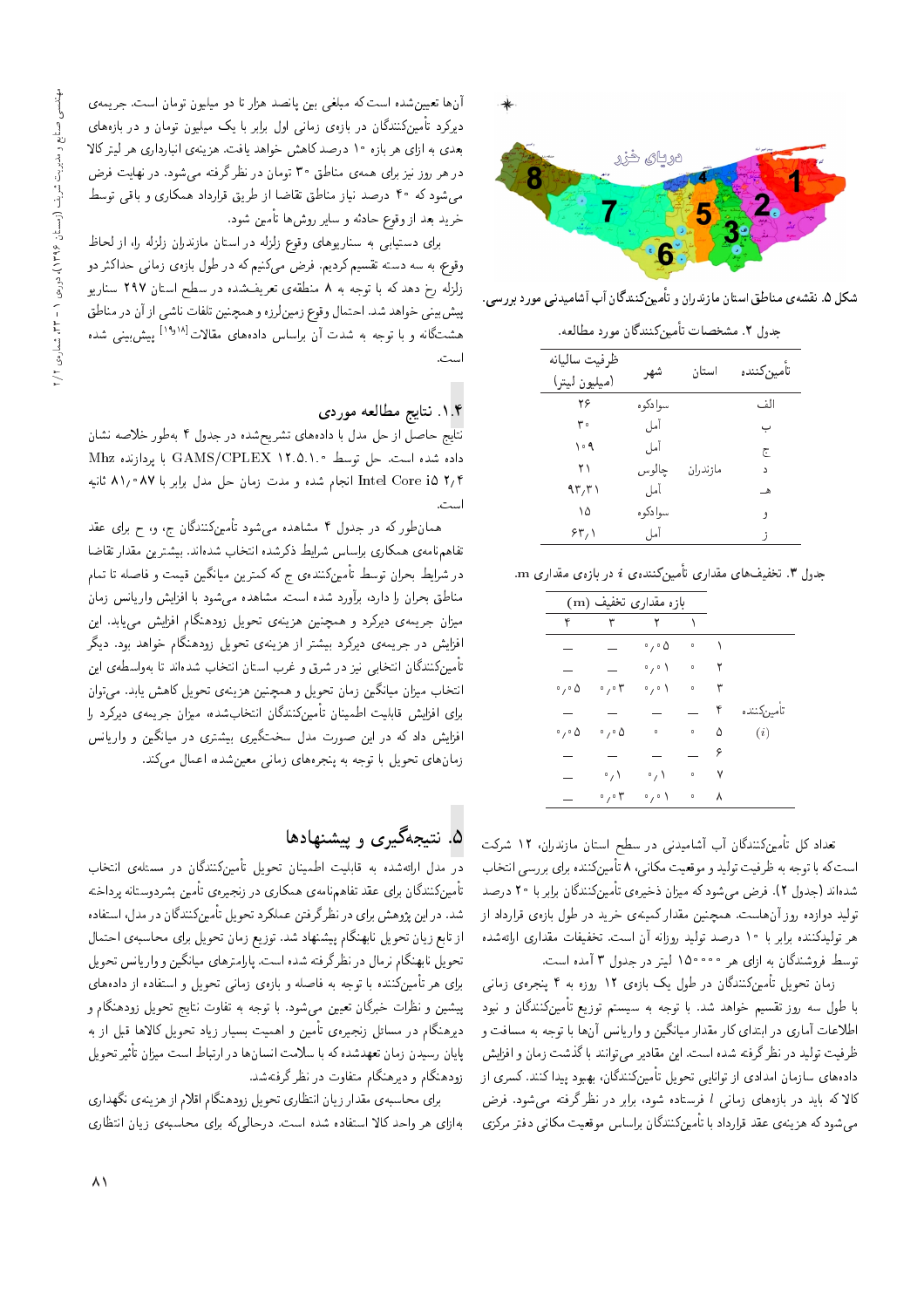جدول ۴. نتایج حاصل از حل مدل.

| تابع<br>هدف | تابع هزينه<br>تحويل زودهنگام | تابع جريمه<br>ديركرد | درصد استفاده<br>از تخفیف | درصد تقاضا<br>برأورده شده | تأمين كنندگان |
|-------------|------------------------------|----------------------|--------------------------|---------------------------|---------------|
|             |                              |                      |                          | ۶۲٬۲                      | Œ.            |
| 781899.78   | ۰ ۱۶۴۸۹                      | ۰۰ ۱۹۵۲              | 97,84                    | ۱۸٬۷                      | و             |
|             |                              |                      |                          | ۱۹٬۱                      |               |

ناشی از تحویل دیرهنگام از جریمهیی بازدارنده بهمنظور حذف دیرکردها برای هر محمولهی کالا استفاده می شود. مقدار تابع هدف حاصل از حل مسئله در بخش سوم در مقايسه با يژوهش هاى پيشين افزايش داشته است. البته بايد توجه داشت که مقدار این تابع در مسئله با توجه به در نظر نگرفتن مسائل بودجهیی اهمیتی ندارد بلکه تأمینکنندگان انتخابشده و میزان تخصیص اقلام به آنها در سناریوهای مختلف است که حائز اهمیت است. با توجه به نتایج حاصل از مدل <sub>بر</sub>ای تأمینکنندگان انتخابشده و مقدار تخصیص اقلام به آنها مشاهده میشو**د** که ضعف مدلهای قبلی ـــ توجهنکردن به معیار زمان تحویل و عملکرد تحویل ـــ بهبود یافته است. در واقع در مدلهای قبلی انتخاب تأمینکنندگان تنها با در نظر گرفتن معیارهای هزینهیی صورت می¢رفت و زمان تحویل اقلام امدادی به افراد آسیب دیده نادیده گرفته مهرشد. با توجه به تفاوت اهمیت دو پارامتر هزینهی انبارداری و جریمهی دیرکرد در ارتباط با ترکیب تأمینکنندگان انتخابشده مهیتوان گفت که ۔<br>جواب نھایے مسئله در مقایسه با مقالات پیشین در این جوزه بھیود عمدہیے یافته است.

.<br>نتایج حاصل از حل مثال عددی نشان می،دهد که در شرایط هزینهیی برابر تأمینکنندگانی که میانگین زمان تحویل آنها در اواسط پنجرهی زمانی است و واریانس کمتری نسبت به باقی تأمینکنندگان دارند، انتخاب می شوند. احتمال کمتر

انتخاب تأمینکنندگان با واریانس تحویل زیاد یا نزدیک به شروع و پایان پنجره، زمانی منجر به انتخاب تأمین کنندگان با عملکرد تحویل بزرگتر و درنهایت سامانهیی با قابلیت اطمینان بیشتر خواهد شد.

یکی از مسائل پراهمیت در زنجیرههای تأمین بشردوستانه میزان کمک های نقدی است که پس از وقوع بلایا به سازمان های بشردوستانه برای برطرف کردن نیازها و اجرای عملیات امدادرسانی در مناطق حادثهدیده اهدا میشود. با توجه به ماهیت احتمالی این کمکها و مقدور نبودن پیش بینی های دقیق از مقدار بودجهی سازمان برای خرید اقلام امدادی، ارائهی روشی برای در نظر گرفتن بودجهی احتمالی در مسئلهی انتخاب تأمینکنندگان برای عقد تفاهمنامههای همکاری ضروری به نظر می رسد. استفاده از برنامهريزي سنار يومحور و ارائهي مدلي چندهدفه كه علاوهبر در نظرگرفتن عملکرد تحویل تأمینکنندگان، محدودیت بودجه را نیز در نظر بگیرد برای تحقیقات آنی پیشنهاد میشود. همچنین در صورت درنظرگرفتن محدودیت بودجه میٍتوان مسئله را برای بستههای اقلام با تأمینکنندگان مختلف صورت بندی کرد. پس از وقوع .<br>بلایای طبیعی یکی از مشکلات سیستم حملونقل، خرابی زیرساخت های آسیب پذیر سیستم مانند خیابانها، پلها و تونلهاست. ارائهی روشی برای درنظرگرفتن احتمال شکست تحویل در صورت خرابی سیستم حمل ونقل و همچنین واردکردن هزینههای حملونقل با توجه به شرایط بحران، برای پژوهش های آینده پیشنهاد می شود.

بانوشته

- 1. delivery performance chart
- 2. process capability index
- 3. make to order

### منابع (References)

- 1. Logistics Operational Guide, Logistics Cluster (2014). http://log.logcluster.org/index.html.
- 2. Van Wassenhove, L.N. "Humanitarian aid logistics: Supply chain management in high gear", J. Oper Res Soc, 57(5), pp. 475-489 (2005).
- 3. KI, A. and D, M. "Presenting a new fuzzy multiobjective model for supplier selection in a supply chain", Sharif Journal (Industrial Engineering Management), 28-1 (2), pp. 55-65 (In Persian) (2012).
- 4. A, M. and A, A. "Cand solution of a fully fuzzy multi-objective model for a supplier selection problem",

Sharif Journal (Industrial Engineering Management). **30-1** (11), pp. 105-111 (In Persian) (2014).

- 5. Falasca, M. and Zobel, C.W. "A two-stage procurement model for humanitarian relief supply chains", J. Humanit. Logist. Supply Chain Manag., 1(2), pp. 151-169  $(Oct. 2011).$
- 6. Thomas, A., Humanitarian Logistics: Enabling Disaster Response, Fritz Inst., pp. 1-17 (2007).
- 7. Balcik, B. and Ak, D. "Supplier selection for framework agreements in humanitarian relief", Prod. Oper. Manag.,  $23(6)$ , pp. 1028-1041 (Jun. 2013).
- 8. Chopra, S. and Sodhi, M.S. "Managing risk to avoid supply-chain breakdown", Magazine: Fall 2004, MIT Sloan Manag. Rev. (2012).
- 9. Beamon, B.M. and Balcik, B. "Performance measurement in humanitarian relief chains", International Journal of Public Sector Management, 21, pp. 4-25 (2008).
- 10. Wang, F.-K. and Du, T. "Applying capability index to the supply network analysis", Total Quality Management & Business Excellence,  $18$ , pp. 425-434 (2007).